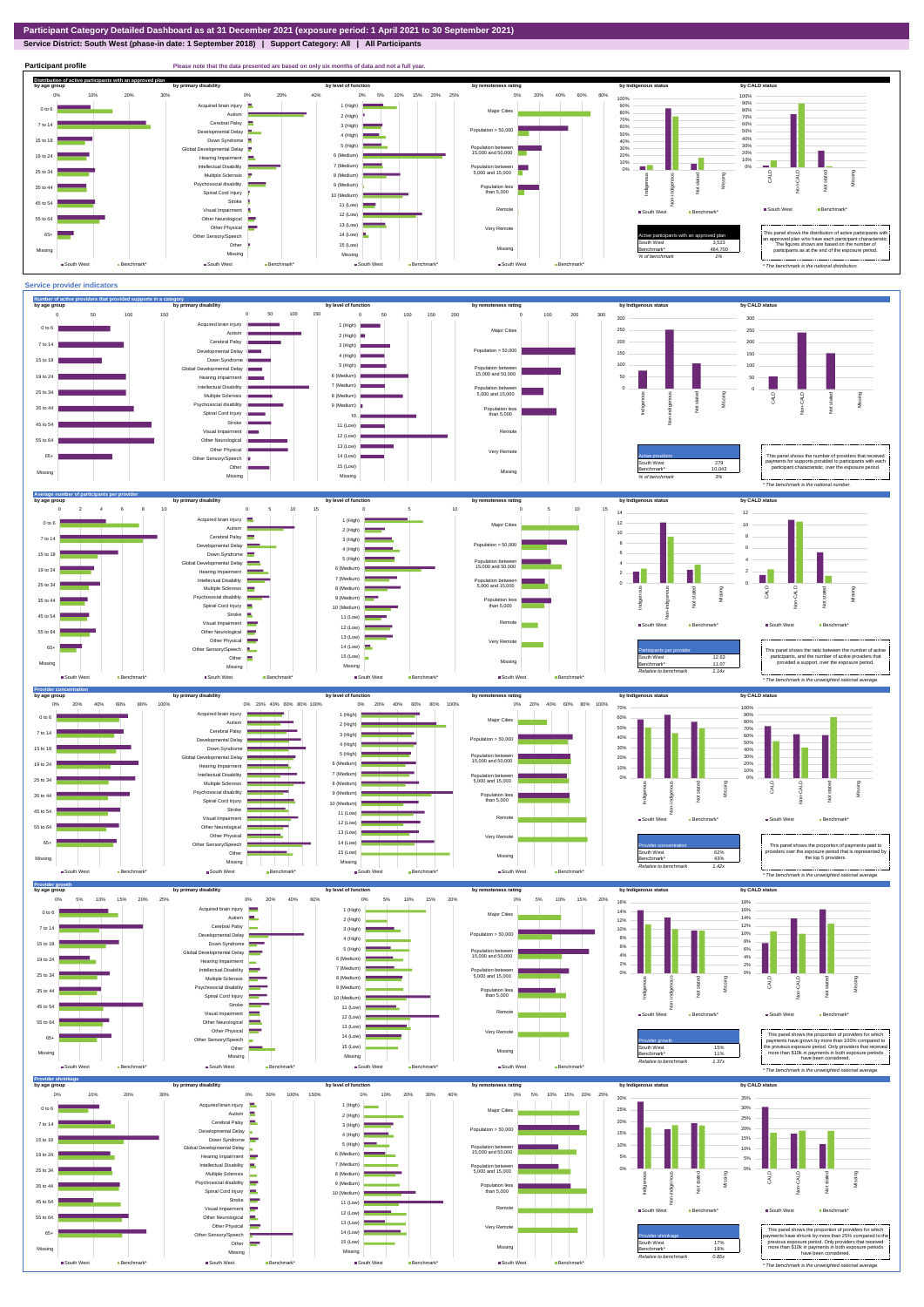**Service District: South West (phase-in date: 1 September 2018) | Support Category: All | All Participants**



| <b>Support category</b>        | Active participants with<br>approved plans | <b>Active providers</b> | <b>Participants</b><br>per provider | Provider<br>concentration | Provider<br>arowth            | Provider<br>shrinkage | <b>Total plan</b><br>budgets (\$m) | Payments (\$m)                   | <b>Utilisation</b> | Outcomes indicator on<br>choice and control | Has the NDIS helped with<br>choice and control? |
|--------------------------------|--------------------------------------------|-------------------------|-------------------------------------|---------------------------|-------------------------------|-----------------------|------------------------------------|----------------------------------|--------------------|---------------------------------------------|-------------------------------------------------|
|                                |                                            |                         |                                     |                           |                               |                       |                                    |                                  |                    |                                             |                                                 |
| Core                           |                                            |                         |                                     |                           |                               |                       |                                    |                                  |                    |                                             |                                                 |
| Consumables                    | 2.228                                      | 96                      | 23.2                                | 75%                       | 13%                           | 0%<br>٠               | 2.2                                | 1.3                              | 62%                | 58%                                         | 75%                                             |
| <b>Daily Activities</b>        | 1.998                                      | 90                      | 22.2                                | 87%                       | 13%                           | 18%                   | 49.4                               | 42.1                             | 85%                | 56%                                         | 75%                                             |
| Community                      | 2.005                                      | 64                      | 31.3                                | 82%                       | 9%                            | 6%                    | 19.7                               | 12.7                             | 64%                | 52%                                         | 74%                                             |
| Transport                      | 1.406<br>---------                         | 20<br>.                 | 70.3                                | 93%                       | 0%                            | 0%                    | 1.9                                | 17<br>------                     | 91%<br>            | 50%                                         | 74%                                             |
| Core total                     | 3,093                                      | 173                     | 17.9                                | 84%                       | 11%                           | 11%                   | 73.2                               | 57.9                             | 79%                | 57%                                         | 73%                                             |
|                                |                                            |                         |                                     |                           |                               |                       |                                    |                                  |                    |                                             |                                                 |
| <b>Capacity Building</b>       |                                            |                         |                                     |                           |                               |                       |                                    |                                  |                    |                                             |                                                 |
| Choice and Control             | 1.329                                      | 41                      | $\bullet$<br>32.4                   | 93%                       | 13%                           | 0%<br>٠               | 0.9                                | 0.9                              | 98%                | 59%                                         | 70%                                             |
| <b>Daily Activities</b>        | 3.349                                      | 122                     | 27.5                                | 77%                       | 15%                           | 15%                   | 19.7                               | 12.6<br><b>Contract Contract</b> | 64%                | 56%                                         | 72%                                             |
| Employment                     | 253                                        | 15<br>and the           | 16.9                                | 97%                       | 11%                           | 22%                   | 1.6                                | 0.7                              | 46%                | 38%                                         | 66%                                             |
| Relationships                  | 285                                        | 25<br><b>Contract</b>   | $\bullet$<br>11.4                   | 86%                       | 14%                           | 14%                   | 1.4                                | 0.5                              | 36%                | 14%                                         | 66%                                             |
| Social and Civic               | 395<br><b>College</b>                      | 28                      | 14.1                                | 88%                       | 25%                           | 13%                   | 17                                 | 0.8                              | 48%                | 47%                                         | 64%                                             |
| Support Coordination<br>       | 1.313                                      | 73<br>                  | 18.0<br>---------                   | 71%<br>----------<br>.    | 29%<br>-----------<br>------- | 0%<br>.               | 2.4                                | 1.5<br>----------                | 61%<br>.           | 52%<br>                                     | 70%<br>------------                             |
| <b>Capacity Building total</b> | 3.419                                      | 167                     | 20.5                                | 67%                       | 16%                           | 10%                   | 28.0                               | 17.1                             | 61%                | 56%                                         | 72%                                             |
|                                |                                            |                         |                                     |                           |                               |                       |                                    |                                  |                    |                                             |                                                 |
| Capital                        |                                            |                         |                                     |                           |                               |                       |                                    |                                  |                    |                                             |                                                 |
| Assistive Technology           | 871<br><b>Contract Contract</b>            | 74                      | 11.8<br>$\bullet$                   | 67%                       | 12%                           | 28%                   | 4.3                                | 2.1                              | 50%                | 63%                                         | 79%                                             |
| Home Modifications             | 127                                        |                         | 18.1                                | 100%                      | 0%                            | 50%                   | 0.5                                | 0.2<br>.                         | 34%                | 52%                                         | 75%                                             |
| <b>Capital total</b>           | 892                                        | 76                      | 11.7                                | 65%                       | 12%                           | 27%                   | 4.7                                | 2.3                              | 48%                | 62%                                         | 78%                                             |
| Missing                        |                                            |                         | 0.0                                 | 0%                        | $0\%$                         | 0%                    | 0.0                                | 0.0                              | $0\%$              | 0%                                          | $0\%$                                           |
| All support categories         | 3,523                                      | 279                     | 12.6                                | 75%                       | 15%                           | 17%                   | 105.9                              | 77.3                             | 73%                | 57%                                         | 72%                                             |

Note: Only the major support categories are shown.<br>Note: Capacity Building total individual Wellbeing, Home Living and Lifelong Learning although these support categories are not shown.<br>Note: A utilisation rate may be abov

| <b>Indicator definitions</b>                                                                                                                        |                                                                                                                                                                                                                                                                                                                                                                                                                                                                                                                                                                                                                                                                                                                                                                                                                 |
|-----------------------------------------------------------------------------------------------------------------------------------------------------|-----------------------------------------------------------------------------------------------------------------------------------------------------------------------------------------------------------------------------------------------------------------------------------------------------------------------------------------------------------------------------------------------------------------------------------------------------------------------------------------------------------------------------------------------------------------------------------------------------------------------------------------------------------------------------------------------------------------------------------------------------------------------------------------------------------------|
| Active participants with approved plans                                                                                                             | Number of active participants who have an approved plan and reside in the service district / have supports relating to the support category in their plan.                                                                                                                                                                                                                                                                                                                                                                                                                                                                                                                                                                                                                                                      |
| <b>Active providers</b><br><b>Participants per provider</b><br><b>Provider concentration</b><br><b>Provider growth</b><br><b>Provider shrinkage</b> | Number of providers that received payments for supports provided to participants within the service district / support category, over the exposure period,<br>Ratio between the number of active participants and the number of active providers.<br>Proportion of provider payments over the exposure period that were paid to the top 10 providers.<br>Proportion of providers for which payments have grown by more than 100% compared to the previous exposure period. Only providers that received more than \$10k in payments in both exposure periods have been considered.<br>Proportion of providers for which payments have shrunk by more than 25% compared to the previous exposure period. Only providers that received more than \$10k in payments in both exposure periods have been considered. |
| <b>Total plan budgets</b><br><b>Payments</b><br><b>Utilisation</b>                                                                                  | Value of supports committed in participant plans for the exposure period.<br>Value of all payments over the exposure period, including payments to providers, payments to participants, and off-system payments (in-kind and Younger People In Residential Aged Care (YPIRAC)).<br>Ratio between payments and total plan budgets.                                                                                                                                                                                                                                                                                                                                                                                                                                                                               |
| Outcomes indicator on choice and control<br>Has the NDIS helped with choice and control?                                                            | Proportion of participants who reported in their most recent outcomes survey that they choose who supports them.<br>Proportion of participants who reported in their most recent outcomes survey that the NDIS has helped with choice and control.                                                                                                                                                                                                                                                                                                                                                                                                                                                                                                                                                              |
|                                                                                                                                                     | The green dots indicate the top 10 percentile of service districts / support categories when ranked by performance against benchmark for the given metric. In other words, performing relatively well under the given metric.<br>The red dots indicate the bottom 10 percentile of service districts / support categories when ranked by performance against benchmark for the given metric. In other words, performing relatively poorly under the given metri                                                                                                                                                                                                                                                                                                                                                 |
|                                                                                                                                                     | Note: A higher score is considered to be 'good' performance under some metrics. For example, a high utilisation rate is a sign of a functioning market where participants have access to the supports they need.<br>For other metrics, a lower score is considered to be 'good' performance. For example, a low provider concentration is a sign of a competitive market.                                                                                                                                                                                                                                                                                                                                                                                                                                       |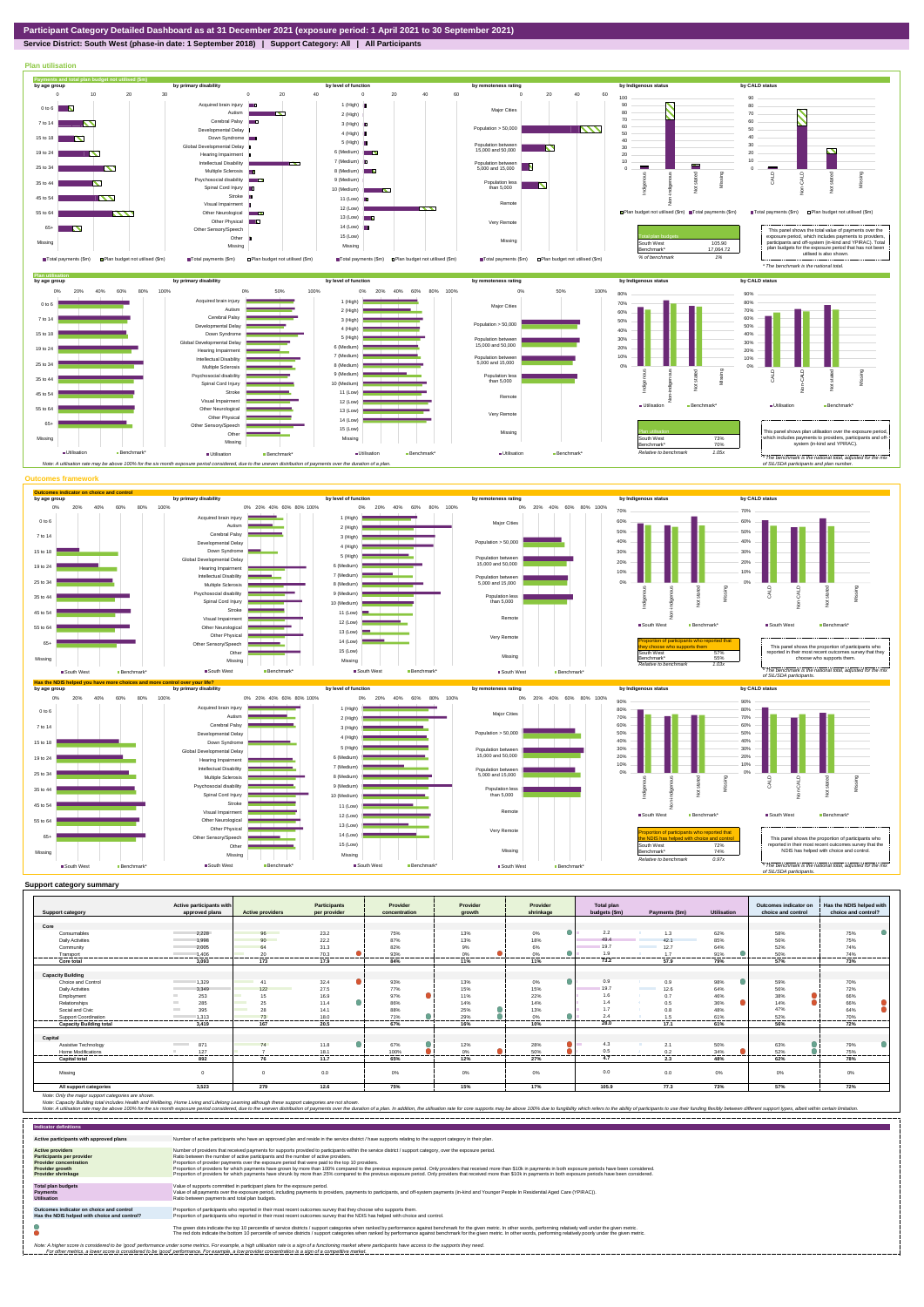## **Service District: South West (phase-in date: 1 September 2018) | Support Category: All | Participants Receiving SIL/SDA**



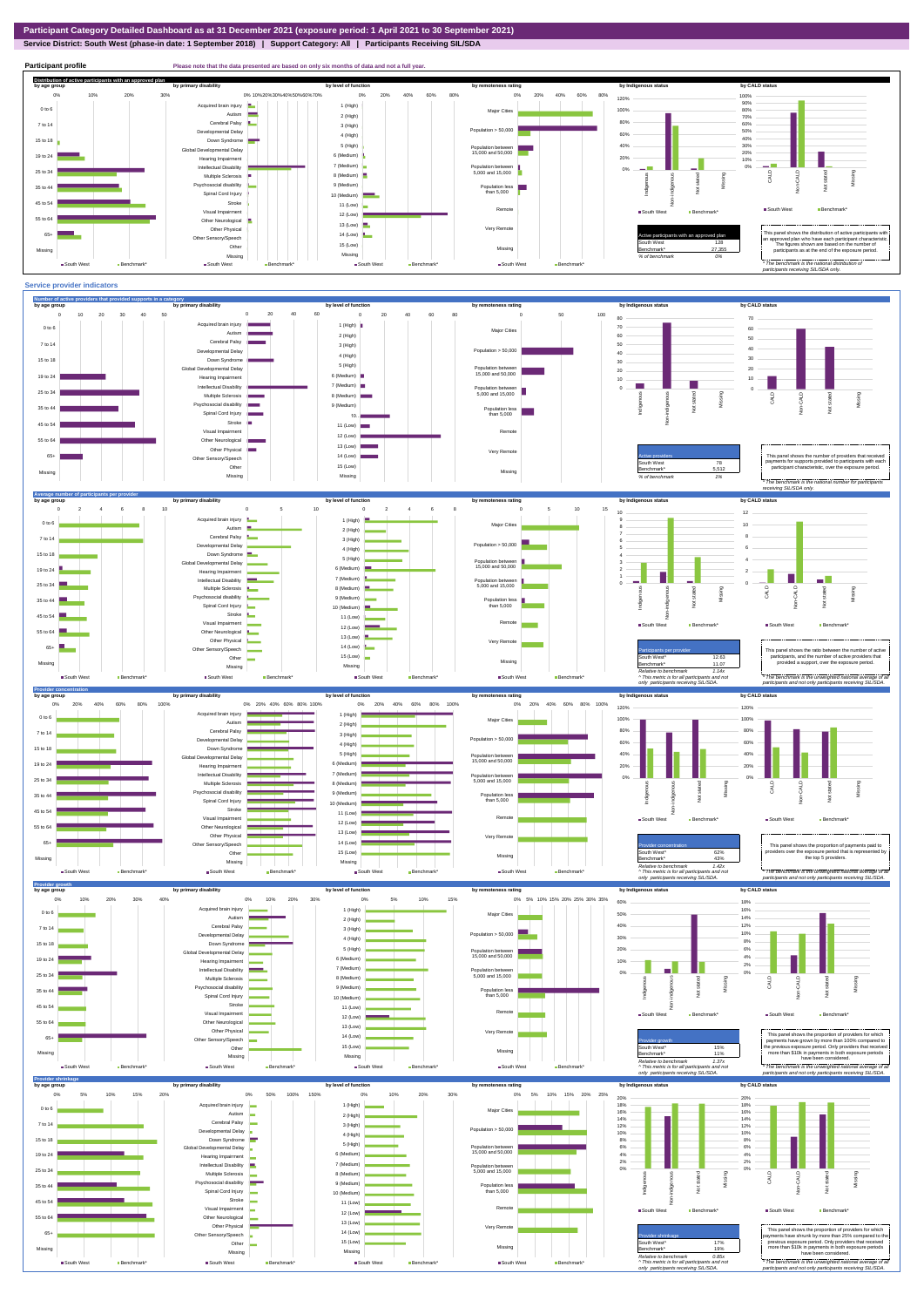**Service District: South West (phase-in date: 1 September 2018) | Support Category: All | Participants Receiving SIL/SDA**

Note: Only the major support categories are shown.<br>Note: Capacity Building total individual Wellbeing, Home Living and Lifelong Learning although these support categories are not shown.<br>Note: A utilisation rate may be abov



|                                | Active participants with       |                                | Participants   | Provider        | Provider       | Provider  | Total plan    |                      |             | Outcomes indicator on | Has the NDIS helped with |
|--------------------------------|--------------------------------|--------------------------------|----------------|-----------------|----------------|-----------|---------------|----------------------|-------------|-----------------------|--------------------------|
| <b>Support category</b>        | approved plans                 | <b>Active providers</b>        | per provider   | concentration   | arowth         | shrinkage | budgets (\$m) | Payments (\$m)       | Utilisation | choice and control    | choice and control?      |
| Core                           |                                |                                |                |                 |                |           |               |                      |             |                       |                          |
| Consumables                    | 98                             | 20                             | 4.9            | 98%             | 0%             | 100%      | 0.1           | 0.1                  | 61%         | 10%                   | 71%                      |
| <b>Daily Activities</b>        | 128                            | 23                             | 5.6            | 97%             | 7%             | $0\%$     | 14.7          | 14.0                 | 96%         | 12%                   | 69%                      |
| Community                      | 123                            | 21                             | 5.9            | 96%             | 0%             | 9%        | 2.7           | <b>The Co</b><br>2.0 | 75%         | 12%                   | 69%                      |
| Transport                      | 124                            |                                | 17.7           | 100%            | $0\%$          | 0%        | 0.1           | 0.1                  | 45%         | 10%                   | 68%                      |
| Core total                     | ,,,,,,,,,<br>128               | 46                             | -------<br>2.8 | --------<br>96% | --------<br>6% | .<br>11%  | 17.7          | --------<br>16.2     | 92%         | -------<br>12%        | .<br>69%                 |
|                                |                                |                                |                |                 |                |           |               |                      |             |                       |                          |
| <b>Capacity Building</b>       |                                |                                |                |                 |                |           |               |                      |             |                       |                          |
| Choice and Control             | 28<br><b>Contract Contract</b> | <b>Contract Contract</b><br>10 | 2.8            | 100%            | 0%             | 0%        | 0.0           | 0.0                  | 101%        | 18%                   | 71%                      |
| <b>Daily Activities</b>        | 124                            | 33<br><b>Service Service</b>   | 3.8            | 79%             | $0\%$          | 13%       | 0.6           | 0.4                  | 61%         | 12%                   | 70%                      |
| Employment                     | 14                             |                                | 2.8            | 100%            | 0%             | 100%      | 0.1           | 0.1<br><b>ALC</b>    | 90%         | 21%                   | 64%                      |
| Relationships                  | 46                             |                                | 2.9            | 94%             | $0\%$          | $0\%$     | 0.3           | 0.1                  | 41%         | 4%                    | 62%                      |
| Social and Civic               |                                |                                | 0.0            | 0%              | 0%             | 0%        | 0.0           | 0.0                  | 37%         | 33%                   | 67%                      |
| Support Coordination           | 104                            | 21                             | 5.0            | 90%             | 0%             | 50%       | 0.2           | 0.1                  | 66%         | 12%                   | 71%                      |
| <b>Capacity Building total</b> | 128                            | 48                             | 2.7            | 66%             | 8%             | 8%        | 1.2           | 0.7                  | 60%         | 12%                   | 69%                      |
|                                |                                |                                |                |                 |                |           |               |                      |             |                       |                          |
| Capital                        |                                |                                |                |                 |                |           |               |                      |             |                       |                          |
| Assistive Technology           | 55                             | 1 <sub>A</sub>                 | 3.9            | 98%             | 0%             | 0%        | 0.2           | 0.1                  | 28%         | 11%                   | 81%                      |
| <b>Home Modifications</b>      | 36<br><b>Contract Contract</b> |                                | 0.0            | 0%              | 0%             | 0%        | 0.2<br>-----  | 0.0                  | 0%          | 14%                   | 48%                      |
| <b>Capital total</b>           | 67                             | 14                             | 4.8            | 98%             | $0\%$          | $0\%$     | 0.4           | 0.1                  | 15%         | 9%                    | 70%                      |
|                                |                                |                                |                |                 |                |           |               |                      |             |                       |                          |
| Missina                        |                                | $\Omega$                       | 0.0            | 0%              | 0%             | 0%        | 0.0           | 0.0                  | 0%          | 0%                    | 0%                       |
| All support categories         | 128                            | 78                             | 1.6            | 94%             | 3%             | 10%       | 19.3          | 17.0                 | 88%         | 12%                   | 69%                      |

| <b>Indicator definitions</b>                                                                                                                        |                                                                                                                                                                                                                                                                                                                                                                                                                                                                                                                                                                                                                                                                                                                                                                                                                 |
|-----------------------------------------------------------------------------------------------------------------------------------------------------|-----------------------------------------------------------------------------------------------------------------------------------------------------------------------------------------------------------------------------------------------------------------------------------------------------------------------------------------------------------------------------------------------------------------------------------------------------------------------------------------------------------------------------------------------------------------------------------------------------------------------------------------------------------------------------------------------------------------------------------------------------------------------------------------------------------------|
| Active participants with approved plans                                                                                                             | Number of active participants who have an approved plan and reside in the service district / have supports relating to the support category in their plan.                                                                                                                                                                                                                                                                                                                                                                                                                                                                                                                                                                                                                                                      |
| <b>Active providers</b><br><b>Participants per provider</b><br><b>Provider concentration</b><br><b>Provider growth</b><br><b>Provider shrinkage</b> | Number of providers that received payments for supports provided to participants within the service district / support category, over the exposure period.<br>Ratio between the number of active participants and the number of active providers.<br>Proportion of provider payments over the exposure period that were paid to the top 10 providers.<br>Proportion of providers for which payments have grown by more than 100% compared to the previous exposure period. Only providers that received more than \$10k in payments in both exposure periods have been considered.<br>Proportion of providers for which payments have shrunk by more than 25% compared to the previous exposure period. Only providers that received more than \$10k in payments in both exposure periods have been considered. |
| <b>Total plan budgets</b><br><b>Payments</b><br><b>Utilisation</b>                                                                                  | Value of supports committed in participant plans for the exposure period.<br>Value of all payments over the exposure period, including payments to providers, payments to participants, and off-system payments (in-kind and Younger People In Residential Aged Care (YPIRAC)).<br>Ratio between payments and total plan budgets.                                                                                                                                                                                                                                                                                                                                                                                                                                                                               |
| Outcomes indicator on choice and control<br>Has the NDIS helped with choice and control?                                                            | Proportion of participants who reported in their most recent outcomes survey that they choose who supports them.<br>Proportion of participants who reported in their most recent outcomes survey that the NDIS has helped with choice and control.                                                                                                                                                                                                                                                                                                                                                                                                                                                                                                                                                              |
|                                                                                                                                                     | The green dots indicate the top 10 percentile of service districts / support categories when ranked by performance against benchmark for the given metric. In other words, performing relatively well under the given metric.<br>The red dots indicate the bottom 10 percentile of service districts / support categories when ranked by performance against benchmark for the given metric. In other words, performing relatively poorly under the given metri                                                                                                                                                                                                                                                                                                                                                 |
|                                                                                                                                                     | Note: A higher score is considered to be 'good' performance under some metrics. For example, a high utilisation rate is a sign of a functioning market where participants have access to the supports they need.<br>For other metrics, a lower score is considered to be 'good' performance. For example, a low provider concentration is a sign of a competitive market.                                                                                                                                                                                                                                                                                                                                                                                                                                       |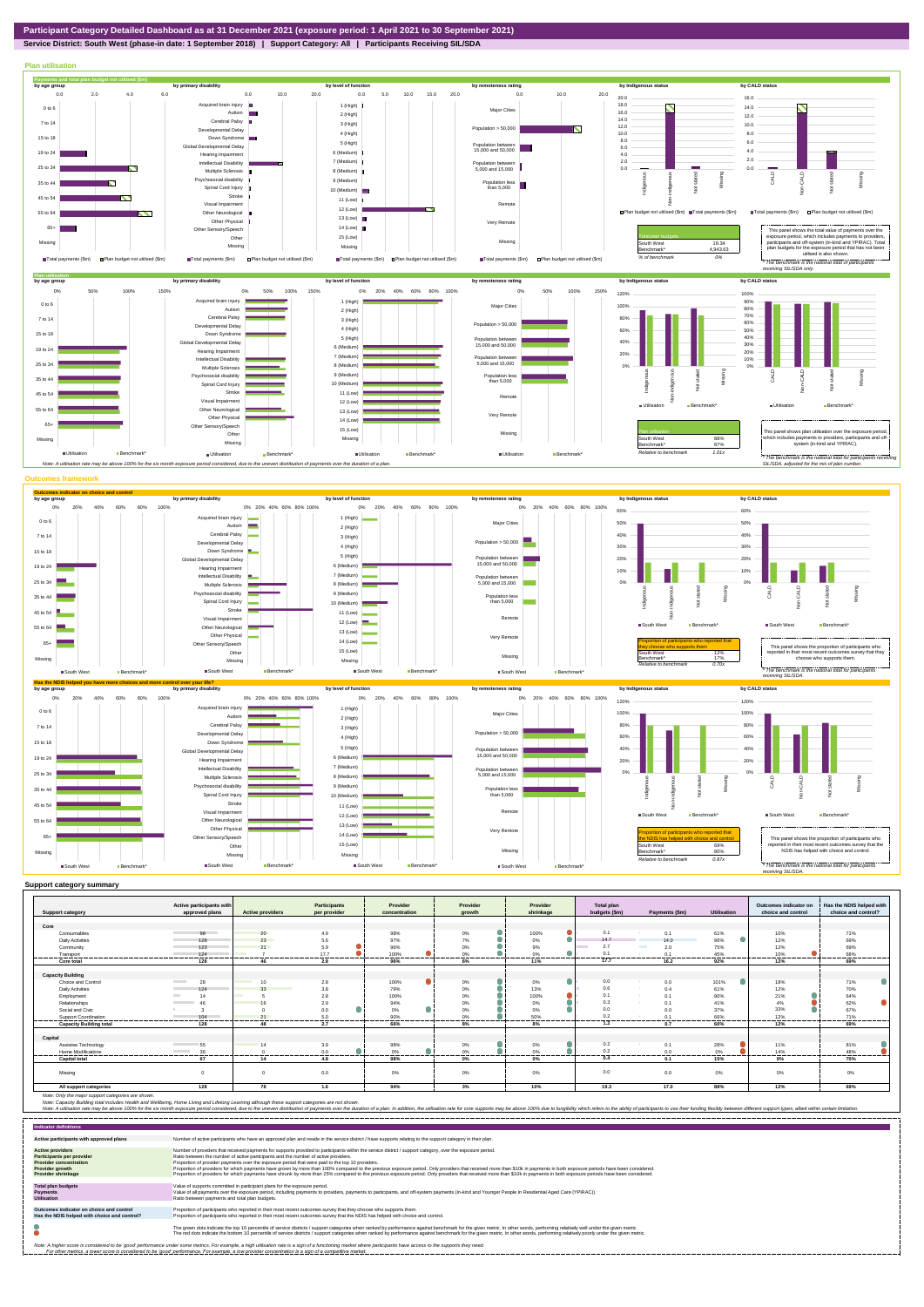## **Service District: South West (phase-in date: 1 September 2018) | Support Category: All | Participants Not Receiving SIL/SDA**

**Participant profile Please note that the data presented are based on only six months of data and not a full year. Distribution of active participants with an approved plan** by age group by primary disability by remoteness rating by hdigenous status by CALD status 0% 5% 10% 15% 20% 25% 0% 20% 40% 60% 80% 0% 10% 20% 30% 0% 20% 40% 100% 100% d brain injury 90% 1 (High) 80% 90% 0 to 6 Major Cities 80% Autism **I** 2 (High) 70% 70% Cerebral Palsy 60% 7 to 14 3 (High) 50% 60% ental Delay Population  $> 50,000$ 4 (High) 40% 50% 15 to 18 Down Syndrome 5 (High) 30% 40% 30% bal Developmental Delay Population between 15,000 and 50,000 20% 6 (Medium) 20% 19 to 24 Hearing Impairment 10% 10%  $\Box$ 7 (Medium) Intellectual Disability  $\sim$ ш 0% Population between 5,000 and 15,000 0% 25 to 34 Multiple Sclerosis 8 (Medium) CALD Non-CALD Missing Not stated anous Non-indigenous .<br>cial disability Missing 9 (Medium) Population less than 5,000 nstated in 1916.<br>Note 35 to 44 Spinal Cord Injury i<br>Tei Ĕ 10 (Medium) Stroke 45 to 54 Ş 11 (Low) Remote ■ South West Benchm Visual Impairment ■ South West Benchmark\* 12 (Low) 55 to 64 Other Neurological 13 (Low) Other Physical Very Remote Active participants with an approved plan This panel shows the distribution of active participants with an approved plan who have each participant characteristic. 65+ Sensory/Speech 14 (Low)  $\blacksquare$ Other 15 (Low) South West 3,395 The figures shown are based on the number of participants as at the end of the exposure period. Missing 457,345 Missing Missing Missing *% of benchmark 1% The benchmark is the natio participants not receiving SIL/SDA only.* ■ South West Benchmark ■ South West Benchmark\* South West Ben ■ South West Ben